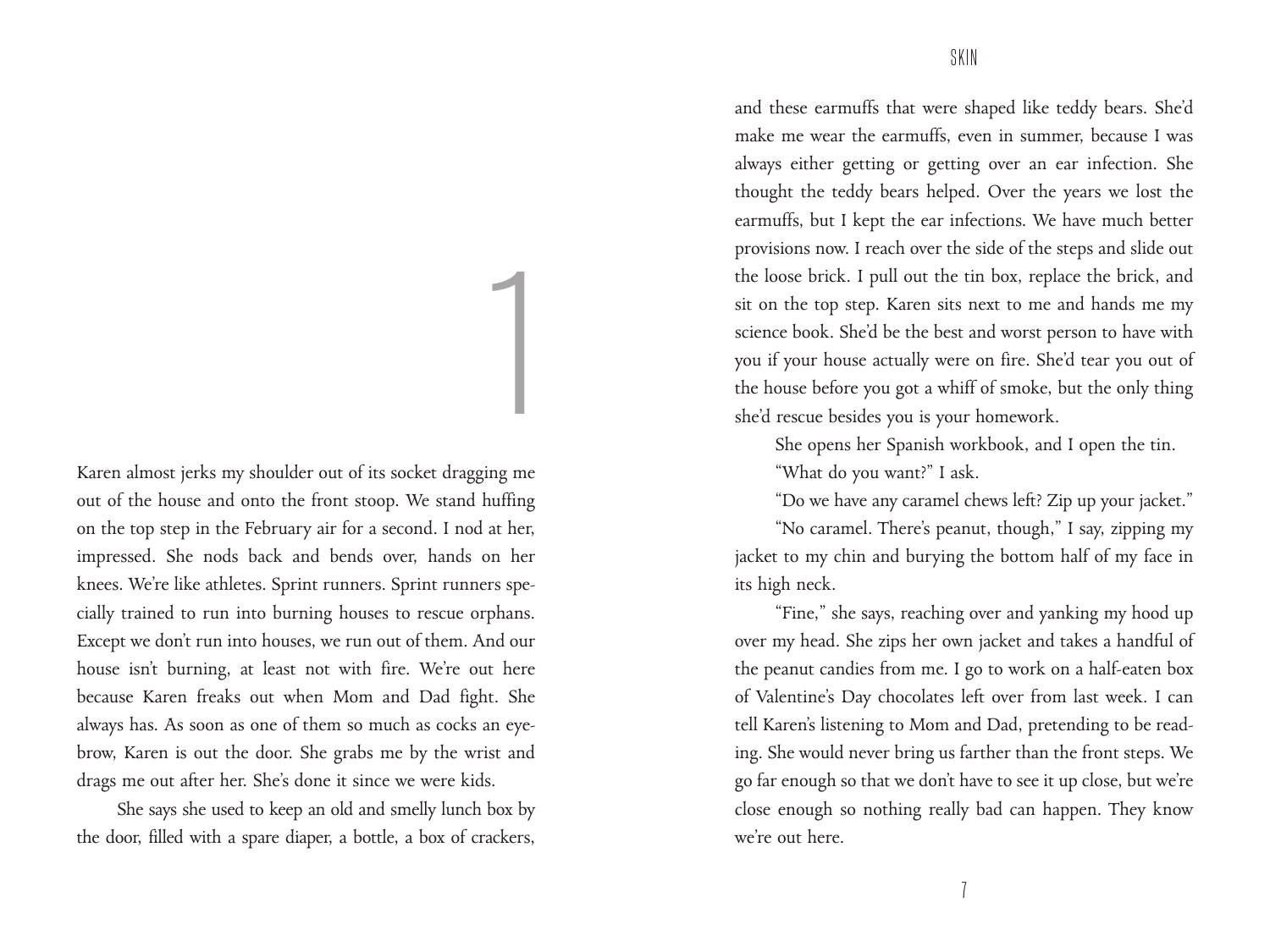## ADRIENNE MARIA VRETTOS SKIN

It's already almost too dark to read my science book. I open it anyway and let my eyes unfocus on the page until the ink and the paper blend together. Then I slam the book shut and look at Karen. Her nose has turned bright red from the cold.

"I'll make you macaroni later," she says, not looking up from the book that I know she can't see. She used to tell me this to calm me down, to keep me from banging my fists and my knees against the front door, trying to get back in. She always made good on her promise. When they were done fighting, when Dad had sulked off and Mom had locked herself in the bathroom, we'd slink inside. Karen would make macaroni and we'd pretend it was just us living there.

I rest my chin on the edge of my book and start thinking about how if I were in the woods, way up on a mountain, instead of on my front steps, this time of night would be really scary.

Especially if something went terribly wrong with the mission that me and the rest of my highly trained team of secret service assassins were on. We made camp for the night in a small clearing, surrounded by towering pine trees that swayed and creaked in the cold wind. I am on first watch with Harley, the most loveable screw-up I've ever served with. Midway into our shift, I elbow him in the gut to wake him up and tell him I'm going to take a leak. I step outside of the circle of firelight and go to the edge of the woods. Midstream, the reflection of the fire suddenly disappears

from the leaves I'm peeing on. I finish fast and turn around to whisper-yell, "H! You asshole. What'd you do? Piss on the fire? Harley? Stop dicking around and bring some wood." I curse under my breath while I relight the fire. What I see as the fire slowly lights the camp makes me drop to the ground and pull out my gun. They're gone. My whole team, all of them. Harley. Everybody. The tents have been slashed, the sleeping bags are empty, and there are drops of blood on the ground leading out of our campsite and into the woods. I remember Captain's words during training. He called me the wild card, a loose cannon. If it were up to him, I'd be guarding some eighth-termsenator's grandmother, not the president's daughter. But it's not up to him. Me and the president go way back, further back than I'd ever be able to tell a soul without turning up dead somewhere. The president wanted me on this, and now that his daughter has been kidnapped, it is up to me to save her. Captain would want me to do the safe thing: wait till morning. I can hear his raspy voice, *There's no telling what's in these woods, soldier.* "Only one way to find out," I say aloud. I grab my nightvision goggles and my pack, and head into the darkness.

## "Who's that?"

Up, up out of the woods and back to where my butt has frozen to our top step, Karen's actually looked up from her book to watch a crooked rust-red pickup truck that's parking at the house across the street.

"Must be the new people," I say. Mom said someone had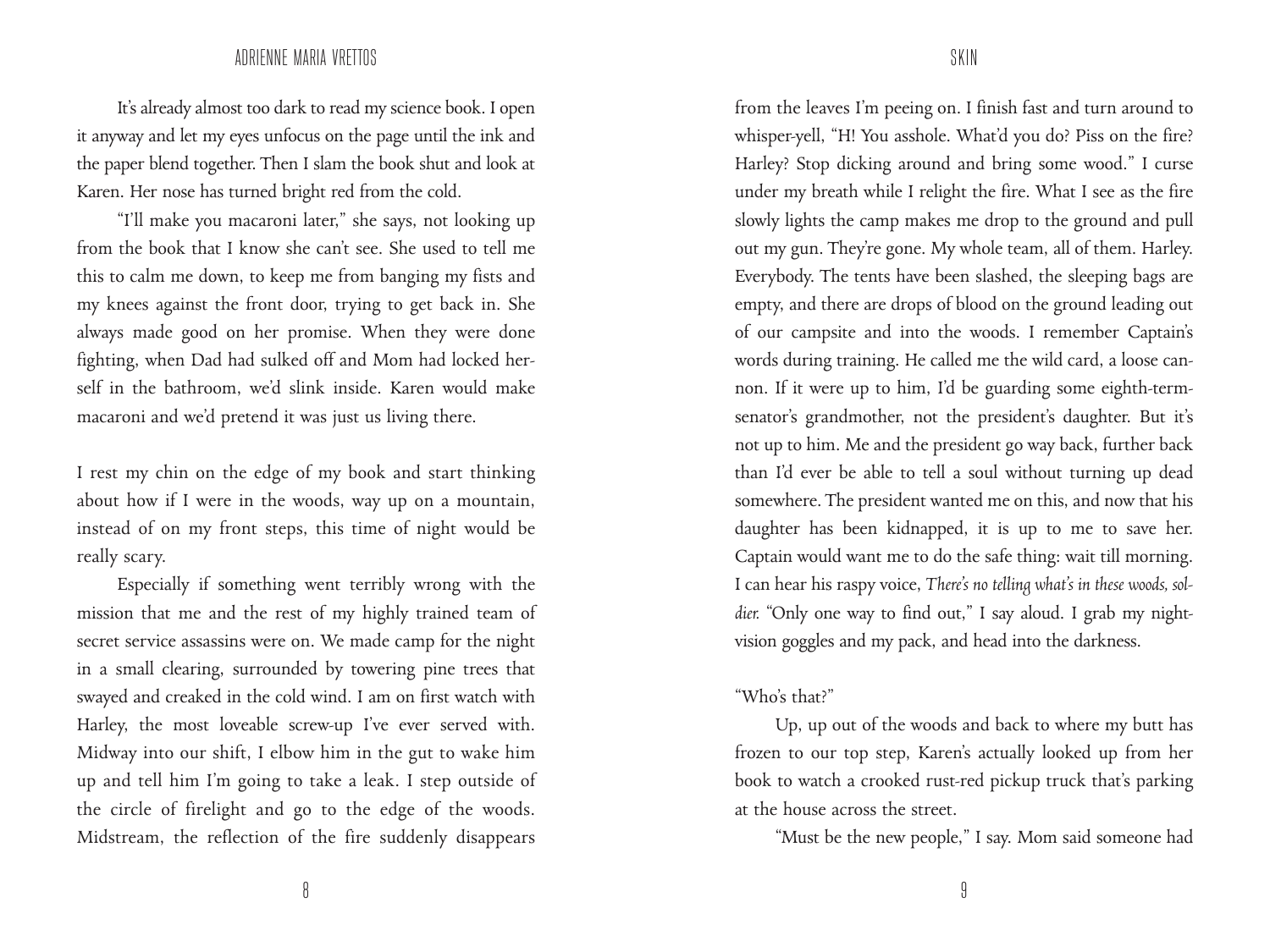## ADRIENNE MARIA VRETTOS SKIN

moved in. I just assumed it was another old couple, like the one who lived there before. The two of them had looked like brother and sister; twins even, except they were married. Creepy.

A really big guy in a parka you'd wear if you were climbing polar ice caps is getting out of the driver's side of the truck. He looks like one of those guys that builds houses. Or tears them down. Either way, he'd do it with his bare hands. He stretches when he's out, and sees us watching from across the street. He waves.

"Hiya." His voice rolls like rocks across the street. The passenger-side door opens, and a soccer ball falls out and rolls under the truck. The big man picks it up. Karen and I are both watching to see who gets out. I'm hoping for a kid my age, someone I could hang out with all weekend, till school on Monday when he finds out I'm a leper and pretends not to know me. The truck door opens farther and someone gets out. It's not a kid my age. But it is the most beautiful girl I've ever seen. Roll your eyes if you want. You think of a better way to say it when you see someone and every single part of you stops for a second, and then starts up again, but in a way that will never be the same.

Karen's already standing. She pulls me up by my jacket sleeve.

"Hi. I'm Karen," she calls as I stare at the girl crossing the street toward us. Her hair's pulled back in a ponytail and she's wearing a soccer uniform under her jacket. She's been sweating.

"This is Donnie," Karen says, nudging me with her elbow. "Did you just move in?"

"Yep. I'm Amanda. You live here?" Her socks are doubled down, showing her shin guards. She's got a scab the size of a dime on her right knee. The skin around the scab is lighter than the rest of her.

"Yep," I say. I can't look her in the eye. So I look at her chest until Karen elbows me in the ribs.

"Yeah, we live here," Karen says, as if my answer wasn't good enough. I hate it when she does that.

"So . . . what are you guys doing out here? Aren't you cold?" Amanda asks, resting the toe of her cleat on the edge of the step. I stare at the lines of her leg muscle and wonder how Karen will answer this one. From inside we all hear Mom yell, "The hell I don't!"

"Family tradition," Karen says quickly. Good answer. Amanda nods and smiles.

"What grade are you in?" Karen and Amanda ask each other the question at the same time and laugh.

"I'm in tenth," Karen says.

"Me too," Amanda says. "I start at Kennedy on Monday. I just met with the coach for the indoor league."

Karen nods toward me. "He's in—"

"I'm in eighth," I interrupt, and Karen snorts. Amanda smiles at me and I try to tuck my entire head inside my jacket.

"Dad and I just got Chinese food if you want to come over. It'll be warmer inside than out here."

"Sure!" I say. That's a lie: I don't *say* it, I practically scream it from inside my jacket.